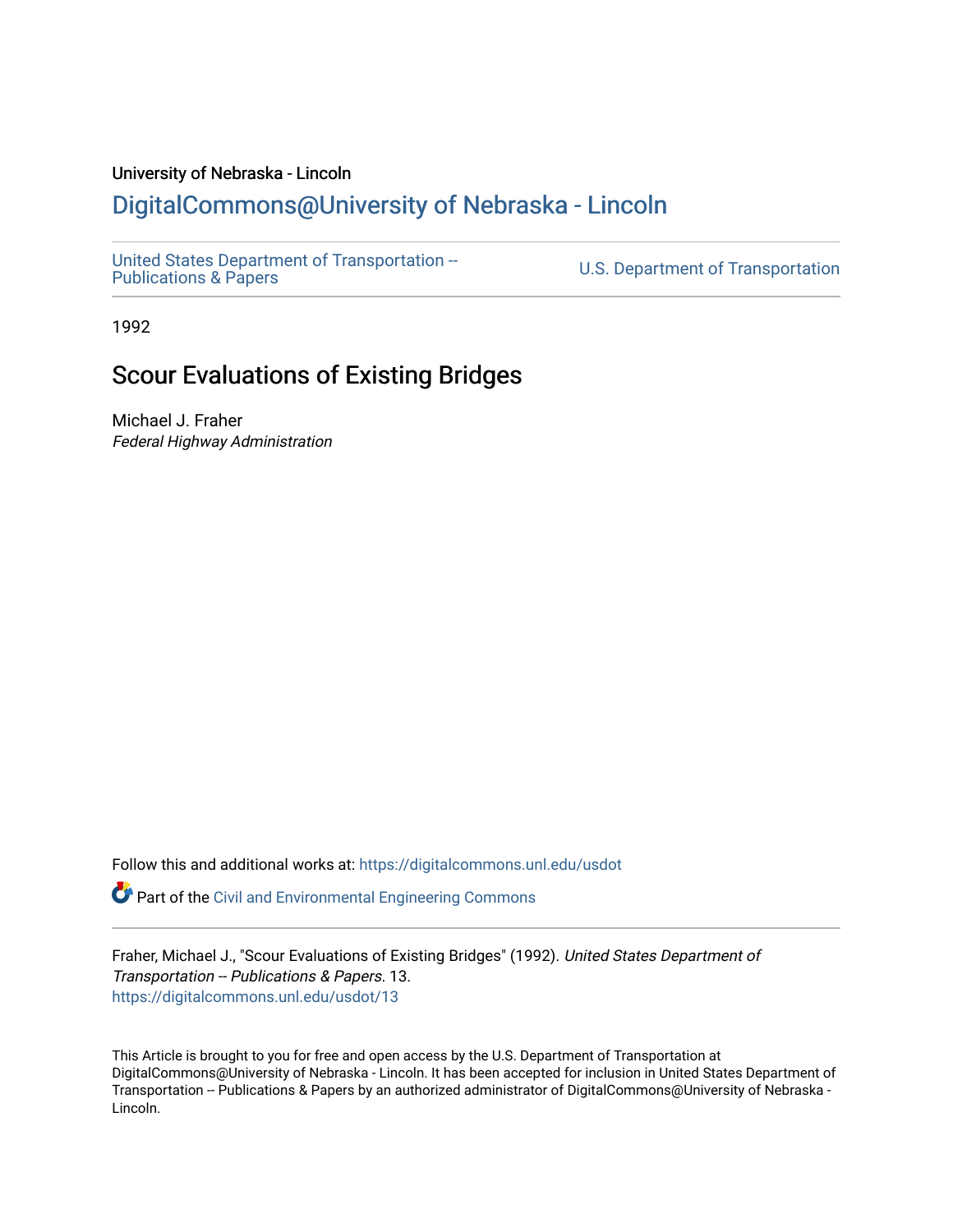Published in Hydraulic Engineering: Saving a Threatened Resource—In Search of Solutions: Proceedings of the Hydraulic Engineering sessions at Water Forum '92. Baltimore, Maryland, August 2–6, 1992. Published by American Society of Civil Engineers.

> Scour Evaluations of Existing Bridges U. S. Department of Transportation Federal Highway Administration Region 6 Fort Worth, Texas

> > Michael J. Fraher, P.E.'

## Background

The collapse of the Schoharie Creek Bridge on April 5, 1987 was a catastrophic instantaneous failure caused by scour of the bridge foundation. This particular collapse received wide media attention due to a home video of part of the collapse, the location on the New York State Thruway and the tragic loss of life. This particular collapse was not the first major interstate highway<br>bridge failure attributed to scour of foundations. It bridge failure attributed to scour of foundations. is fair to say, however, that this was the event that finally brought stream stability and bridge scour issues to the attention of highway administrators and bridge engineers throughout the nation.

## Federal Policy Guidelines

On September 16, 1988, the U. S. Department of Transportation, Federal Highway Administration (FHWA) issued Technical Advisory (TA) T 5140.20, Scour at Bridges. Also issued on September 16,1988 was Technical Advisory T 5140.21, Revisions to the National Bridge Inspection Standards (NBIS) which coincided with the issuance of a new Recording and Coding Guide for the Structural Inventory and Appraisal of the Nation's<br>Bridges. It was the addition of coding requirements for scour vulnerability of bridges in the new coding guide which provided the regulatory muscle needed for nationwide implementation of the policies and procedures included in T 5140.20 Scour at Bridges.

'Structural/Hydraulic Engineer, Federal Highway Administration, P.O. Box 902003, Fort Worth, Texas 76102-9003

# Design Guidelines and Aids

Soon after the issuance of the TA Scour at Bridges I began development of the HY-9 computer program as a tool for solving the numerous scour equations and documenting the results. The program went through several early revisions to accommodate changes reflected in the final procedures published as FHWA Hydraulic Engineering Circular No 18 Scour at Bridges<sup>2</sup>. This program has recei ved wide distribution through the McTRANS Center for Microcomputers in Transportation at the university of Florida.

In addition to the Hy-9 computer program and the HEC-18 publication, FHWA has completed work on FHWA Highway Engineering Circular No. 20 Stream Stability at Highway Structures<sup>3</sup> and development of a 3 1/2 day National Highway Institute (NHI) training course based on these publications. In Region 6 the workshop has been held in Arkansas, Louisiana, and Texas.

# Scour Screening Program

The primary focus of the FHWA, since the issuance of the technical advisories, has been toward completion of an initial scour screening of all waterway bridges in the nations inventory. The purpose of the screening was to categorize bridges as either highly susceptible to collapse due to scour or as low risk. To provide as much uniformity as possible to this nationwide effort the draft of HEC-18 was released with T 5140.20 in 1988 as interim procedures for evaluating scour at bridges. The final guidelines were issued October 28, 1991 as Technical Advisory T 5240.23. This now serves as the blueprint for completing the engineering evaluation necessary to complete the coding requirements of the NBIS Item 113.

To further focus efforts in Region 6 the Office of Structures recommended to the States that only bridges with as built plans and average daily traffic in excess of 100 vehicles per day be considered for the highly<br>susceptible category. This approach was necessary This approach was necessary

<sup>2</sup>. Richardson, E. V., Harrison, L. J., Davis, S.R. 1991 Hydraulic Engineering Circular No. 18 Evaluating Scour at Bridges.USDOT, FHWA Publication No. FHWA-IP-90-017.

3. Lagasse, P.F., Schall, J.D., Johnson, F.L., Richardson, E.V., Richardson, J.r. and Chang, F.F.M, Stream Stability at Highway Structures. Publication No. FHWA-IP-90-014. U.S. Department of Transportation. Federal Highway Administration.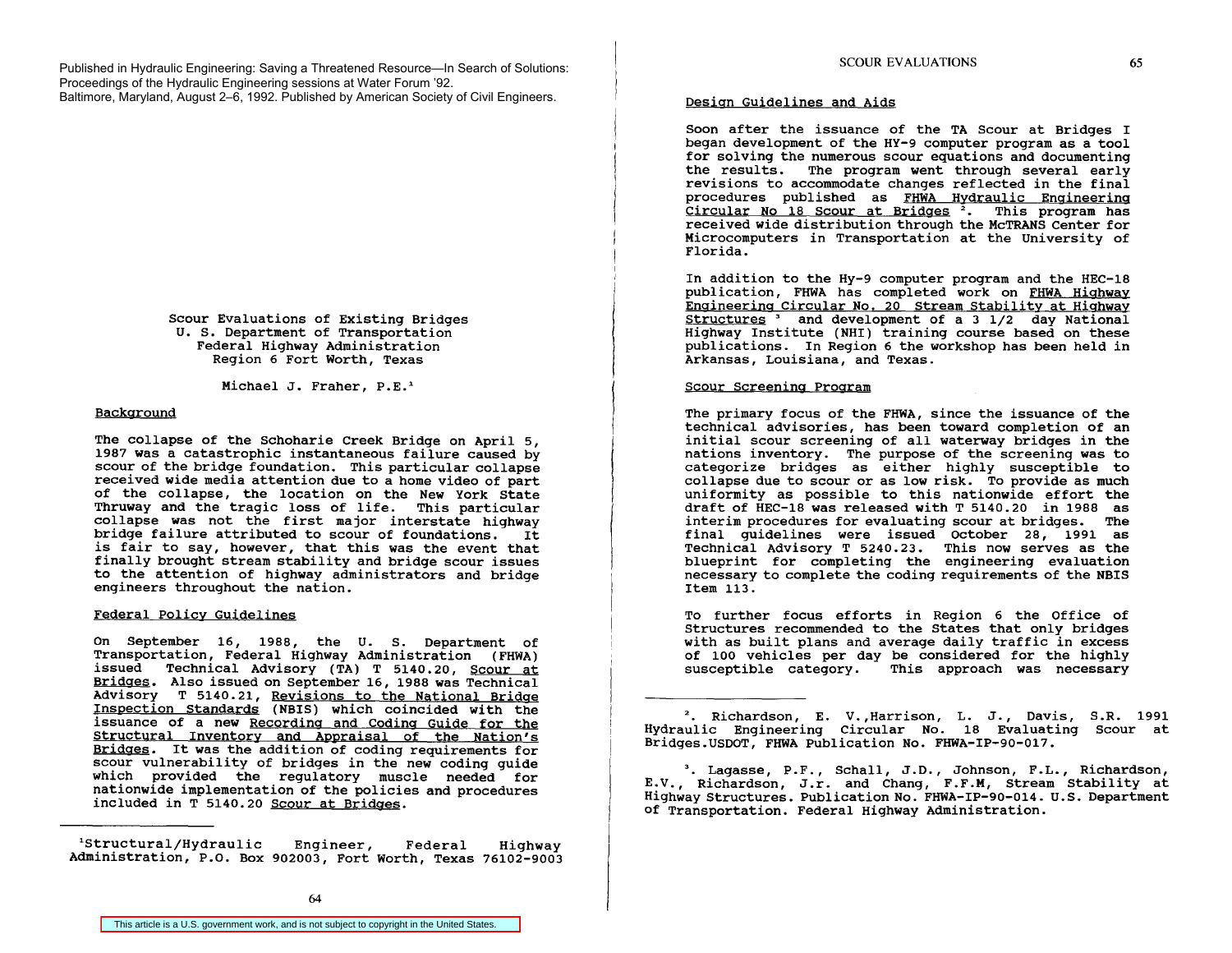because of the very large number of local rural bridges. Review of the as built plans during the initial screening was considered essential to identifying susceptibility. The foundation type, depth and material and comparison of current channel cross section to as built section are all necessary for assigning a degree of susceptibility to the bridge.

The status of the screening effort in Region 6, as of November 1991, is presented in Table 1. The Federal Highway Administration has established January I, 1997, as a target date for completing the engineering evaluation of all scour susceptible and low risk bridges.

| Table 1. Scour Screening Results |  |  |                          |  |
|----------------------------------|--|--|--------------------------|--|
|                                  |  |  | Federal Highway Region 6 |  |

| <b>STATE</b>                | <b>BRIDGE</b><br><b>OVER</b><br><b>WATER</b> | LOW<br><b>RISK</b> | <b>SCOUR</b><br><b>SUSCEP</b><br>TIBLE | <b>UNKNOWN</b><br><b>FOUNDAT</b><br><b>TON</b> | <b>SCOUR</b><br>CRITIC<br>AL. |
|-----------------------------|----------------------------------------------|--------------------|----------------------------------------|------------------------------------------------|-------------------------------|
| <b>ARKANSAS</b>             | 12,018                                       | 4,403              | 1,468                                  | 6,135                                          |                               |
| <b>LOUISIANA</b>            | 10,432                                       | 618                | 8,580                                  | 1,226                                          | 8                             |
| <b>NEW</b><br><b>MEXICO</b> | 2,846                                        | 2,207              | 65                                     | 420                                            | 15                            |
| <b>OKLAHOMA</b>             | 21,097                                       | 14,355             | 117                                    | 2,384                                          | 53                            |
| <b>TEXAS</b>                | 39,252                                       | 26,456             | 5,972                                  | 177                                            | 0                             |
| REGION 6                    | 85,643                                       | 48,039             | 16,202                                 | 10,342                                         | 76                            |

We are concerned about the ability of the States to provide a full engineering evaluation for the over 54,000 bridges in the Region which have known foundations. In discussing this matter with the State's we find that they share our concern. Some doubt their ability to complete evaluations for all of the susceptible bridges in five years.

#### Evaluation Program

As presented in the NHI 3 1/2 day training course, Bridge Scour Analysis, is only one step in a three level evaluation process. The different levels are designed to further screen bridges for potential problems due to stream instability. Level I qualitative measures can be evaluated to determine if further Level II analyses are warranted. At Level II, basic engineering analyses are

applied, to evaluate bridge stability for calculated scour. In extremely complicated cases for important major bridges additional Level III analysis may be warranted. This would involve sophisticated computer and/or flume modeling.

Level II involves hvdrologic, hydraulic, scour, structural and geotechnical computations to support the evaluation and recommendations. Because this will require a sizable investment in engineering resources, a good screening process is essential.

The following summaries describe the overall approach to stream stability evaluations being taken by the States in Region 6.

#### Arkansas

 $\mathbf{I}$ 

In Arkansas the responsibility for scour screening was assigned to a task group consisting of one member from each of four bridge design squads. They assigned summer aids to the task of locating and reprinting, from micro fiche, the plan sheets needed for scour screening. This resulted in books for each highway district. A copy was provided to each District Bridge Inspector and a copy was retained in the Central Office.

Using the inspection data and plan sheets, which included as built channel cross sections, some hydraulic information and the foundation type and material, the group screened all bridges with known foundations.

There are 2,618 bridges with known foundations to be evaluated. Of these, 1,468 are rated highly susceptible for scour. These evaluations will be performed in the Central Office by State personnel.

## Louisiana

For many years the State has conducted hydrographic surveys of bridges with known or suspected scour or stream stability problems. Approximately 120 bridges are sounded with recording fathometers on a regular basis which varies from 6 months to 2 years depending on particular circumstances.

The Hydraulics section developed the State's Assessment and Analysis Plan dated March 30, 1990. The scour